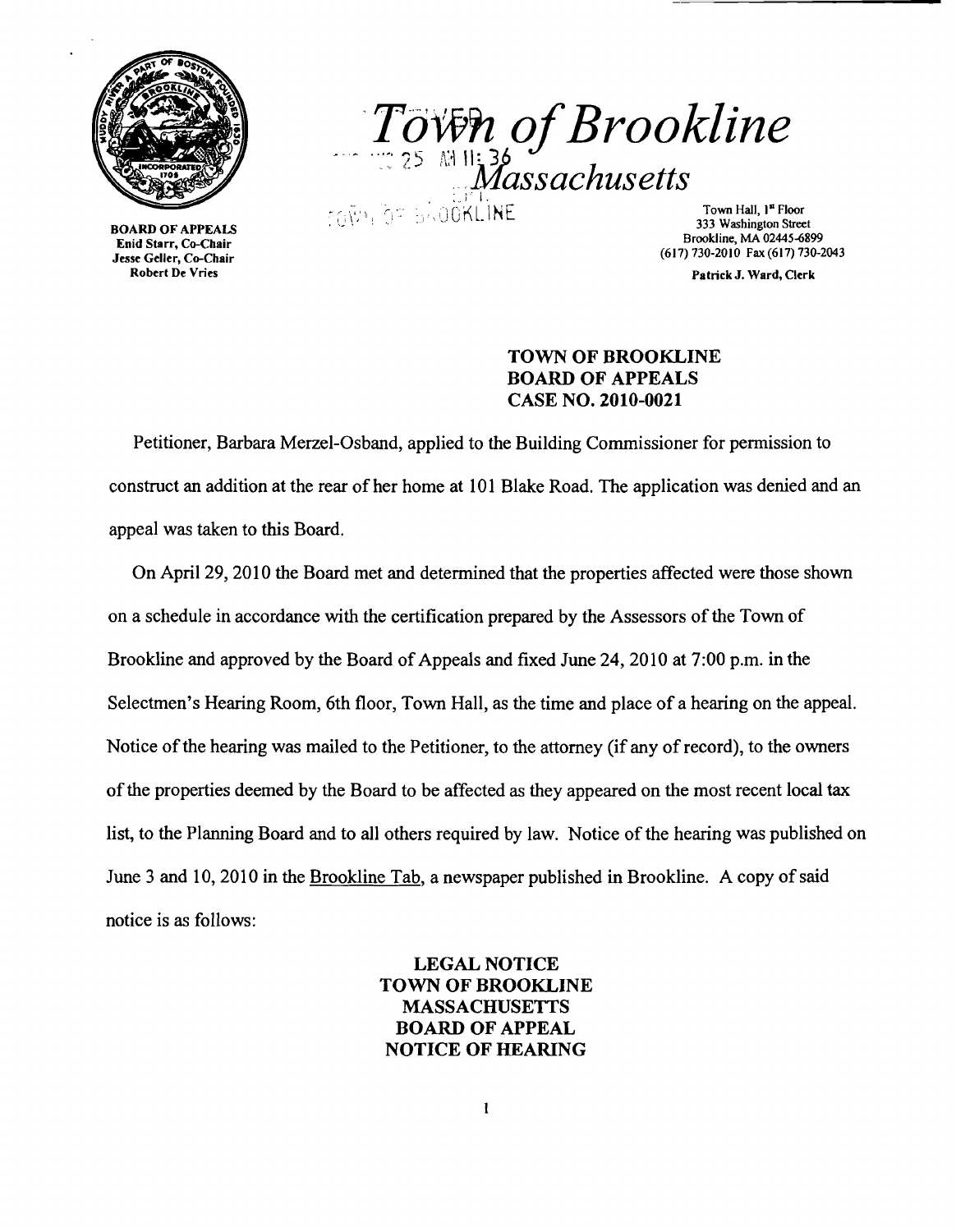'Pursuant to M.G.L. C. 39, sections 23A & 23B, the Board of Appeals will conduct a public hearing to discuss the following case:

Petitioner: Barbara Osband Owner: Barbara Osband Location of Premises: 101 BLAKE RD Date of Hearing: June 24, 2010 Time of Hearing: 7:00 p.m. Place of Hearing: Selectmen's Hearing Room, 6<sup>th</sup> floor

A public hearing will be held for a variance and/or special permit from

- 1. 5.43; Exceptions to Yard and Setback Regulations, special permit required.
- 2. 5.50; Front Yard Requirements, variance required. (garage)
- 3. 5.53; Accessory Buildings in Front Yards, variance required. (garage)
- 4. 5.70; Rear Yard Requirements, variance required.
- 5. 6.04.5.c.1; For the Design of All Off-Street Parking Facilities, variance required. (garage)
- 6. 8.02.2; Alteration or Extension, special permit required.

Of the Zoning By-Law to add an addition requiring Board of Appeals relief per plans at 101 BLAKE RD BRKL

*Hearings, once opened, may be continued by the Chair to a date and time certain. No further notice will be mailed to abutters or advertised in the TAB. Questions regarding whether a hearing has been continued, or the date and time ofany hearing may be directed to the Zoning Administrator at* 617-734-2134 *or check meeting calendar at:http://calendars. town. brookline.ma. uslMasterTownCalandarl?FormID=158.* 

The Town of Brookline does not discriminate on the basis of disability in admission to, access to, or *operations ofits programs, services or activities. Individuals who need auxiliary aids for effective communication in programs and services ofthe Town ofBrookline are invited to make their needs known to the ADA Coordinator, Stephen Bressler, Town of Brookline, 11 Pierce Street, Brookline, MA 02445. Telephone:* (617) *730-2330; TDD* (617) *730-2327.* 

## Enid Starr **Jesse Geller** Robert De Vries

At the time and place specified in the notice, this Board held a public hearing. Present at the

hearing was Chairman, Jesse Geller and Board Members, Christopher Hussey and Jonathan Book.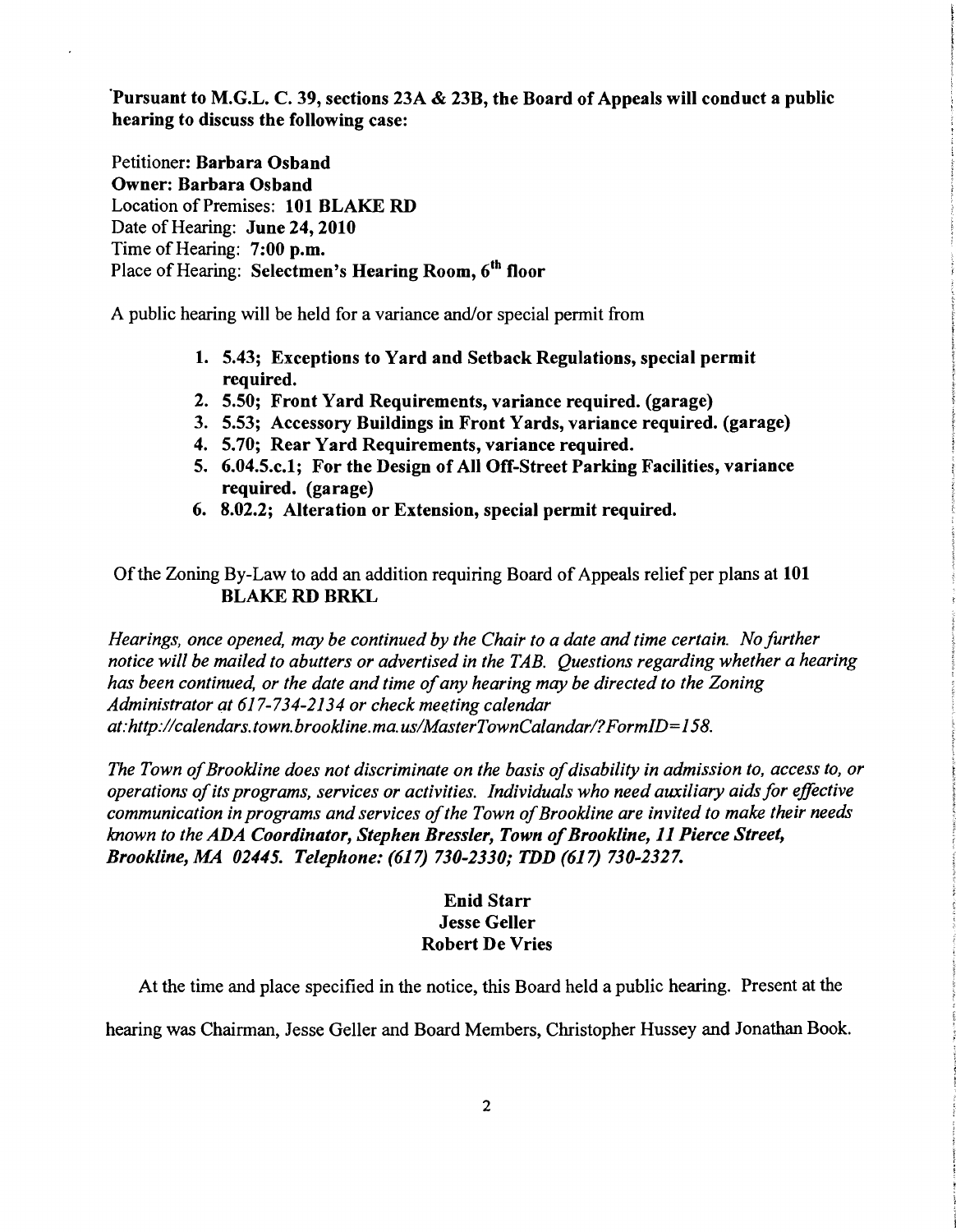'The petitioner, was represented by her builder, Lee Dearborn of Lee Dearborn Building and Remodeling, 4 Hawthorn Street, Acton, MA 01720.

Mr. Dearborn described the home at 101 Blake Road as a two-and-a-half story brick singlefamily dwelling near the intersection of Blake and Gardner Roads. He said that the property encompasses two lots; the dwelling is located on the southern-most lot, while a detached brick twocar garage is located on the other lot. The property has well-maintained landscaping and some large trees. The grade drops in elevation from the front lot line towards the rear where there is a walk-out basement.

Mr. Dearborn said that his client, Barbara Osband, would like to remove the small additions and screened-in porches at the rear of the dwelling and replace them with a larger first floor addition, approximately 54' 11" wide by 15' 5*W'* deep, providing space for a new living room, sitting area and study. The proposal also includes a second floor addition 16' 8" wide by 8' deep constructed above the new first floor addition to provide for an expanded master bath. The addition would be finished with stucco and wood trim, with casement windows to match the existing dwelling. While most of the addition would have either a shed or flat roof; that portion of the addition protruding beyond the dwelling's side would have a gable roof. The entire addition would be on posts as yet to be designed and would retain the existing basement access at the rear. The total additional square footage is approximately 780 s.f.

Mr. Dearborn presented to the Board a landscape plan for the property, post construction, delineating extensive additional plantings to serve as a counterbalancing amenity pursuant to **Section 5.43 of the Zoning By-Law.** 

Board Member Hussey inquired as to whether the new construction would necessitate the removal of any existing plantings and Ms. Osband replied that it would not.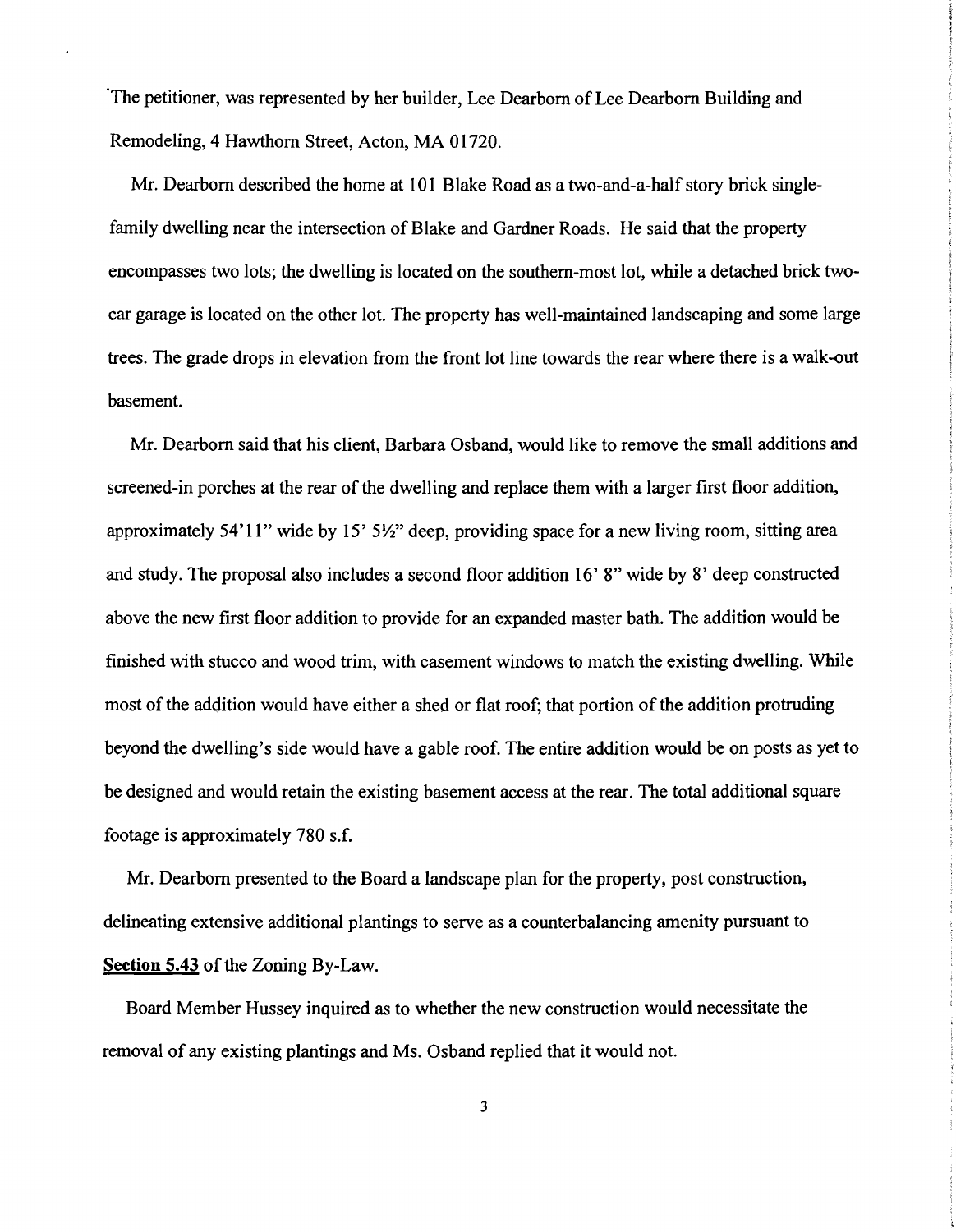Mr. Dearborn referring to the Planning Board's concern regarding putting the addition on piers stated that his client wanted to minimize the disturbance to the landscape and would like to utilize the area under the addition as an outdoor covered patio.

Board Member Hussey, an architect, commented that the posts supporting the structure appeared to be undersized from an aesthetic perspective and opined that larger, more detailed columns would be more appropriate given the mass of the proposed addition.

Chairman Geller commented on the Planning Board recommendation regarding the installation of some sort of lattice to at least partially obscure the space under the addition. Mr. Dearborn responded that his client felt the extensive plantings in front of the area would provide adequate screening.

Board Member Book asked about the width of the proposed patio under the addition and Mr. Dearborn responded that the width would be about 15 feet. Mr. Book also expressed concern about the closed-in, tunnel effect such a patio would have given the limited headroom. Mr. Book inquired as to whether the petitioner communicated with her neighbors regarding the proposed addition. Ms. Osband said she had spoken to several of her neighbors, and in general they were supportive of the proposal. Mr. Book asked specifically whether any contact was made with the neighbors at 91-97 Sommerset and Ms. Osband responded that she had not spoken with them but that they recently did a big addition and she had no issues with it. Ms. Osband reported that the land slopes significantly to the rear and there is a large retaining wall separating the properties.

Board Member Hussey stated that a landscape plan, drawn to scale, should be provided by the petitioner and it should include plans for the patio under the addition if desired. He spoke of some trellis as recommended by the Planning Board a patio limited in area rather than the whole length of the addition.

4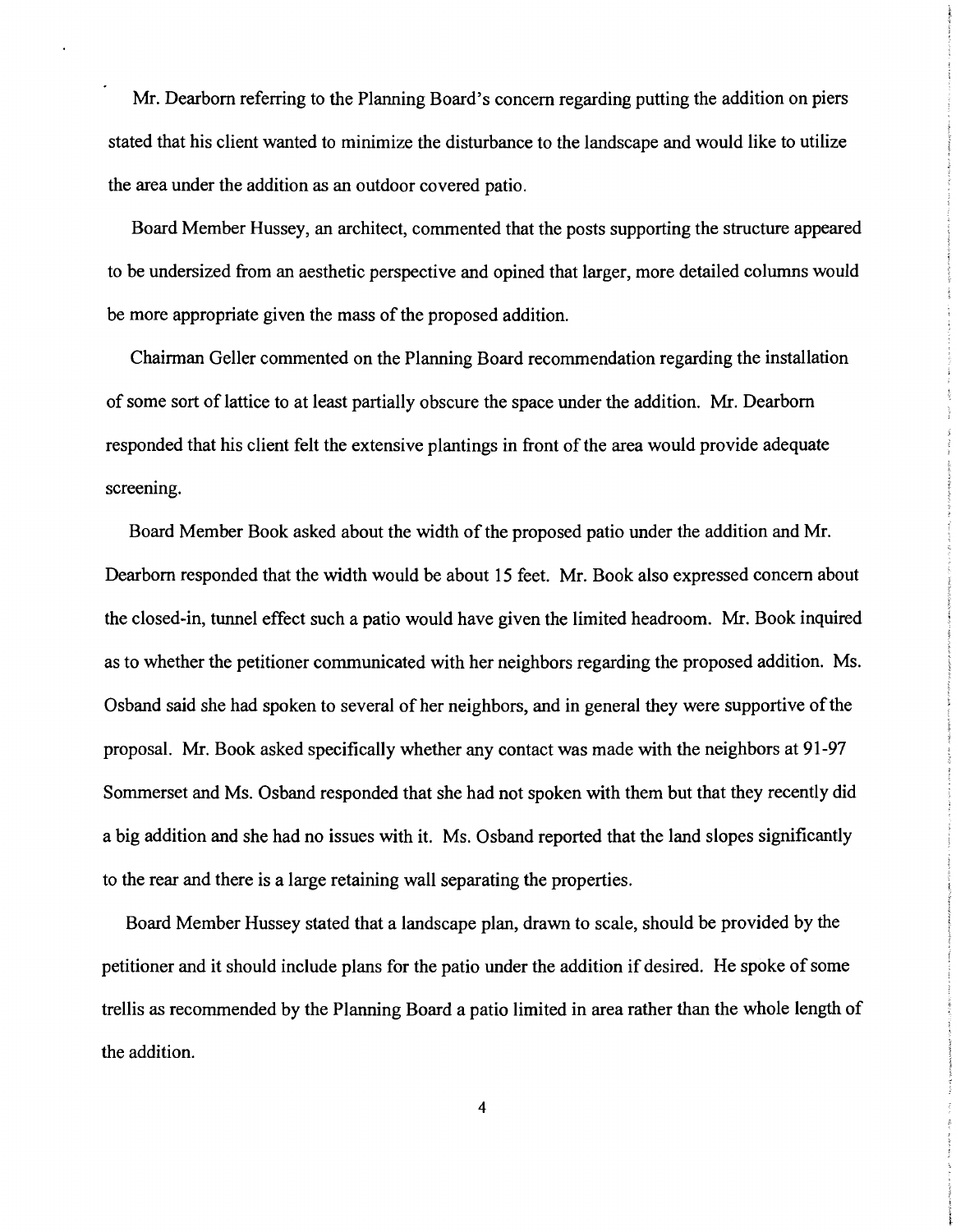Chairman Geller asked whether anyone in attendance wished to speak in favor or against the

petition. No one rose to speak.

Courtney Synowiec, Planner delivered the comments of the Planning Board.

Section 5.43 - Exceptions to Yard and Setback Regulations

Section 5.50 - Front Yard Requirements *(garage):* The garage serving this dwelling is located on the adjoining lot 20 feet back from the front lot line. *This is a pre-existing condition that is not being altered with this proposal.* 

Section 5.53 - Accessory Buildings in Front Yards *(garage):* Accessory buildings are not pennitted in required front yards. *The garage is a pre-existing structure that is not being altered with this proposal.* 

Section 5.70 - Rear yard Requirements

Section 6.04.5.c.l - For the Design of All Off-Street Parking Facilities *(garage):* If vehicles park in the driveway serving the existing detached garage, they would violate the front yard setback for parking spaces. *This is a pre-existing condition that is not changing with this proposal.* 

|           |         |         |           | <b>Marked Ulcel 2008 Easting Street Proposed Committee Law Phillips 2008</b> |
|-----------|---------|---------|-----------|------------------------------------------------------------------------------|
| Rear Yard | 30 feet | 29 feet | ∣7.3 feet | Special Permit <sup>*</sup>                                                  |
| Setback   |         |         |           |                                                                              |

\*Under **Section** 5.43, the Board of Appeals by special permit may waive yard and setback requirements if appropriate counterbalancing amenities are provided.

Section  $8.02.2$  – Alteration or Extension: A special permit is required to alter a pre-existing nonconforming structure. In this case, the dwelling does not conform to rear yard setback requirements. *Special permit required.* 

Ms. Synowiec said that the Planning Board was not opposed to this proposal to construct a rear addition to this single-family if an appropriate landscaping treatment is implemented to screen and make use of the stilted design. The Board did have concerns that the addition is rather large to be put on piers, and there may not be enough headroom underneath the addition for the applicant's proposed patio. Therefore, the Board recommended that the applicant consider either a foundation for the addition, wrapping the posts so that they appear more substantial and architectural, and/or screening the open area underneath. A new trellis to screen the area and additional landscaping would be an appropriate counterbalancing amenity for the proposal they said. Otherwise, the addition, while large, complies with all other dimensional requirements, including FAR, and will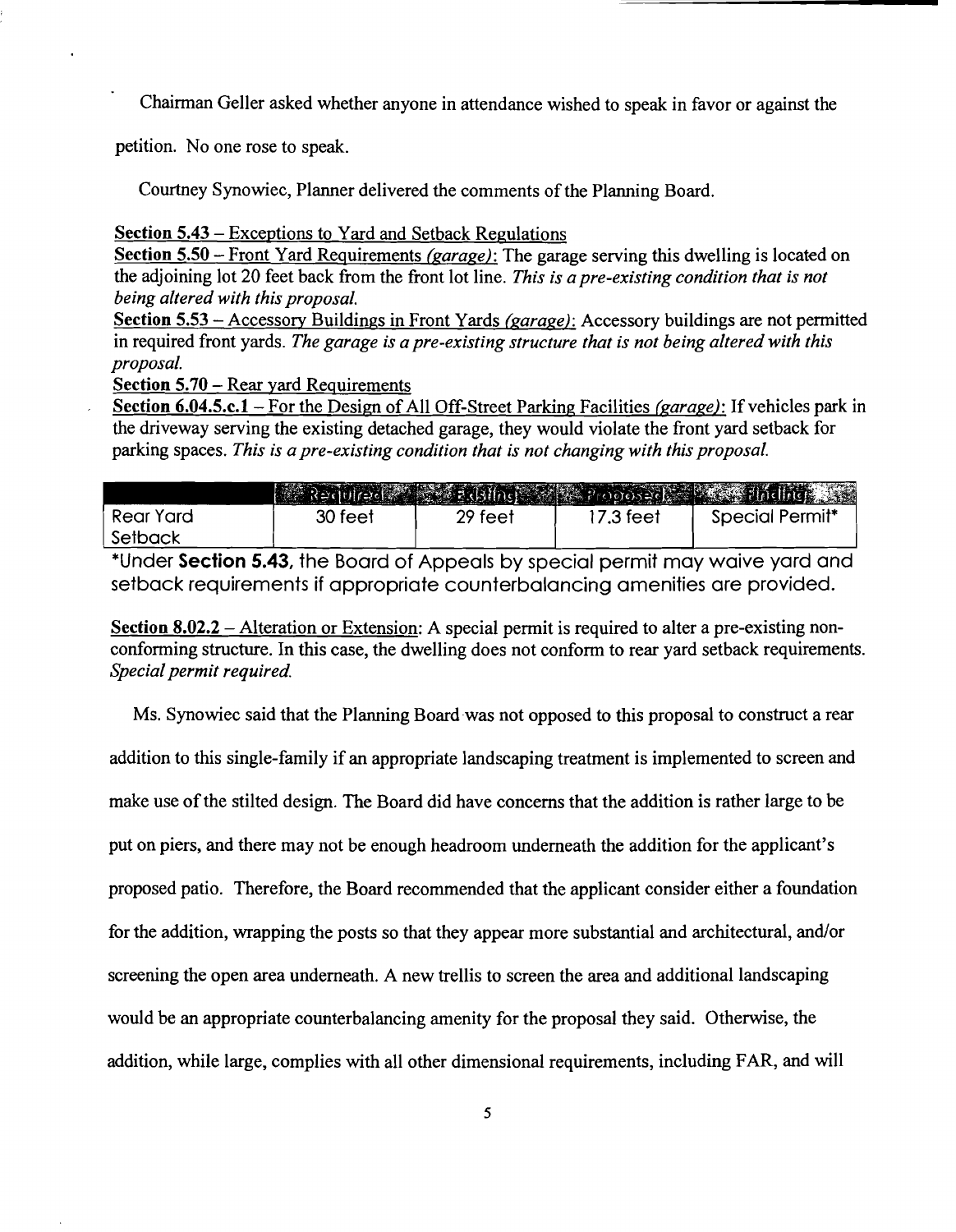not be very visible from the streetscape. Therefore, the Planning Board recommended approval of the proposal and the submitted plans, prepared by Lee Dearborn Jr. and dated 3/10/2010, subject to the following conditions:

- 1) Prior to issuance of a building permit, final plans and elevations, indicating gross square footage and views of all sides of the addition, shall be submitted to the Assistant Director for Regulatory Planning for review and approval.
- 2) Prior to issuance of a building permit, a final landscaping plan, indicating all counterbalancing amenities, shall be submitted to the Assistant Director for Regulatory Planning for review and approval.
- 3) Prior to issuance of a building permit, the applicant shall submit to the Building Commissioner for review and approval to ensure conformance to the Board of Appeals decision: 1) a final site plan, stamped and signed by a registered land surveyor or engineer; 2) final building elevations, stamped and signed by a registered architect or engineer; and 3) evidence the Board of Appeals decision has been recorded at the Registry of Deeds.

The Chairman then called upon the Building Commissioner to deliver the comments of the Building Department. Mr. Shepard opined that since the counterbalancing amenity suggested by the petitioner was landscaping and given that the property is already extensively landscaped, it must have been a difficult task adding further landscaping. He stated that the proposed additional landscaping is in excess of what is traditionally proposed by petitioners. He noted that the Assistant Director for Regulatory Planning will be reviewing the plans and is probably best suited to determine whether a trellis is desirable at the rear of the addition. Mr. Shepard stated that the Building Department supports the proposal as well as the conditions recommended by the Planning Board.

The Board, having heard all the testimony, deliberated on the merits of the application. Board Member Book stated that he was in favor of granting the requested relief subject to some modification of the Planning Board's recommended conditions. Board Member Hussey inquired as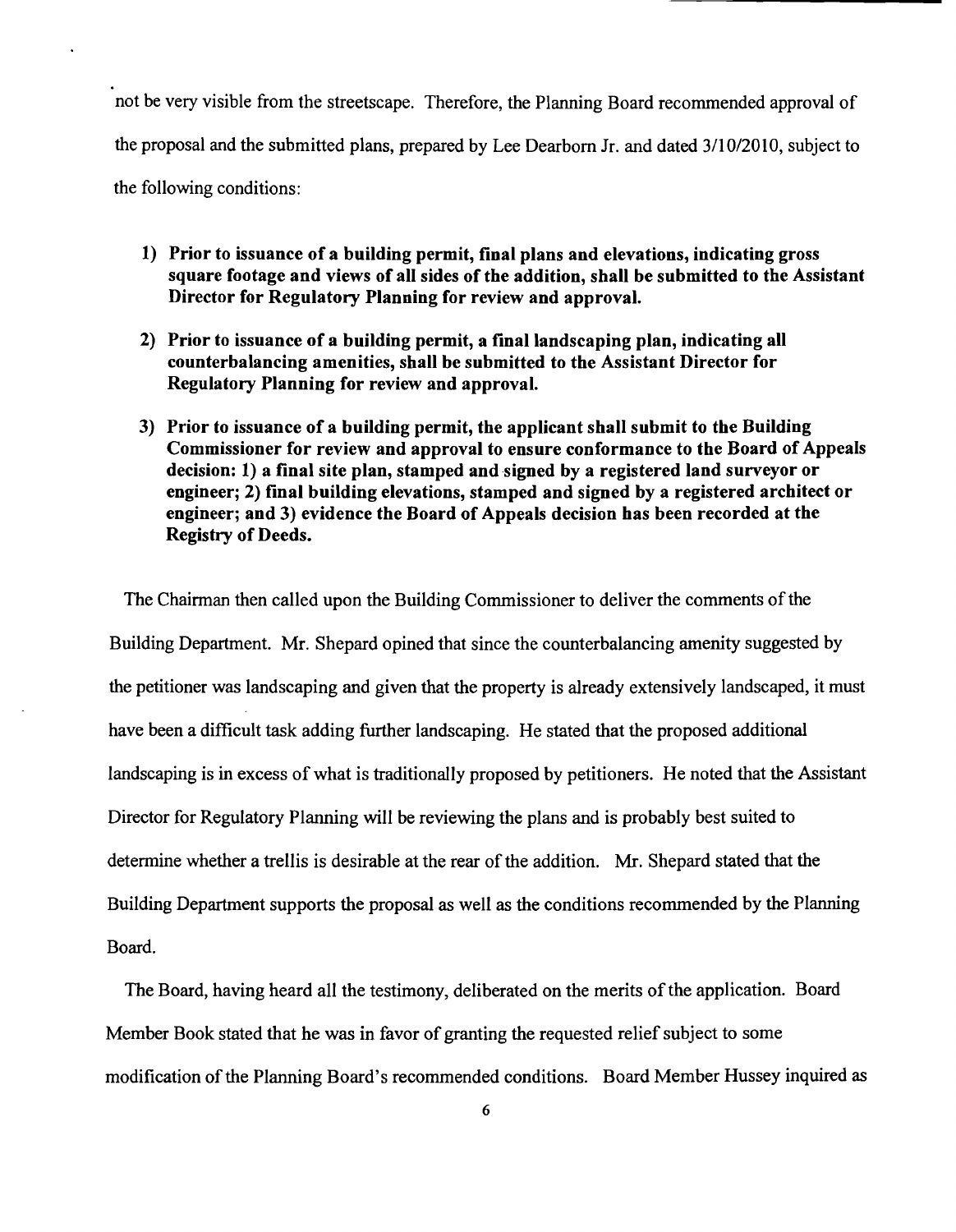to whether the proposed addition would compromise future development of the second lot. Mr. Shepard responded that he had spoken with the petitioner about this possibility and the fact that a new ANR plan, should she wish to separate the lots, would have to be approved by the Planning Board. Mr. Shepard said that the petitioner understood that the lots would have to stand on their own if separated and both would have to be conforming. Mr. Hussey commented that if the proposed addition made the second lot not buildable that this too could serve as another counterbalancing amenity; a single house on a large lot.

The Board, having deliberated on this matter and having considered the foregoing testimony, concludes that it is desirable to grant special permits and that the petitioner has satisfied the requirements of Sections  $5.43$ ,  $8.02.2$  and  $9.05$  of the Zoning By-Law with respect to the relief requested and made the following specific findings pursuant to Section 9.05 of the Zoning By-Law:

- a. The specific site is an appropriate location for such a use, structure, or condition.
- b. The use as developed will not adversely affect the neighborhood.
- c. There will be no nuisance or serious hazard to vehicles or pedestrians.
- d. Adequate and appropriate facilities will be provided for the proper operation of the proposed use.
- e. The development as proposed will not have a significant adverse effect on the supply of housing available for low and moderate income people.

Accordingly, the Board voted unanimously to grant the requested relief subject to the following conditions:

1) Prior to issuance of a building permit, final scaled plans and elevations, indicating gross square footage, patio, screening and treatment of support posts for the addition as required by the Assistant Director for Regulatory Planning shall be submitted to the Assistant Director for Regulatory Planning for review and approval.